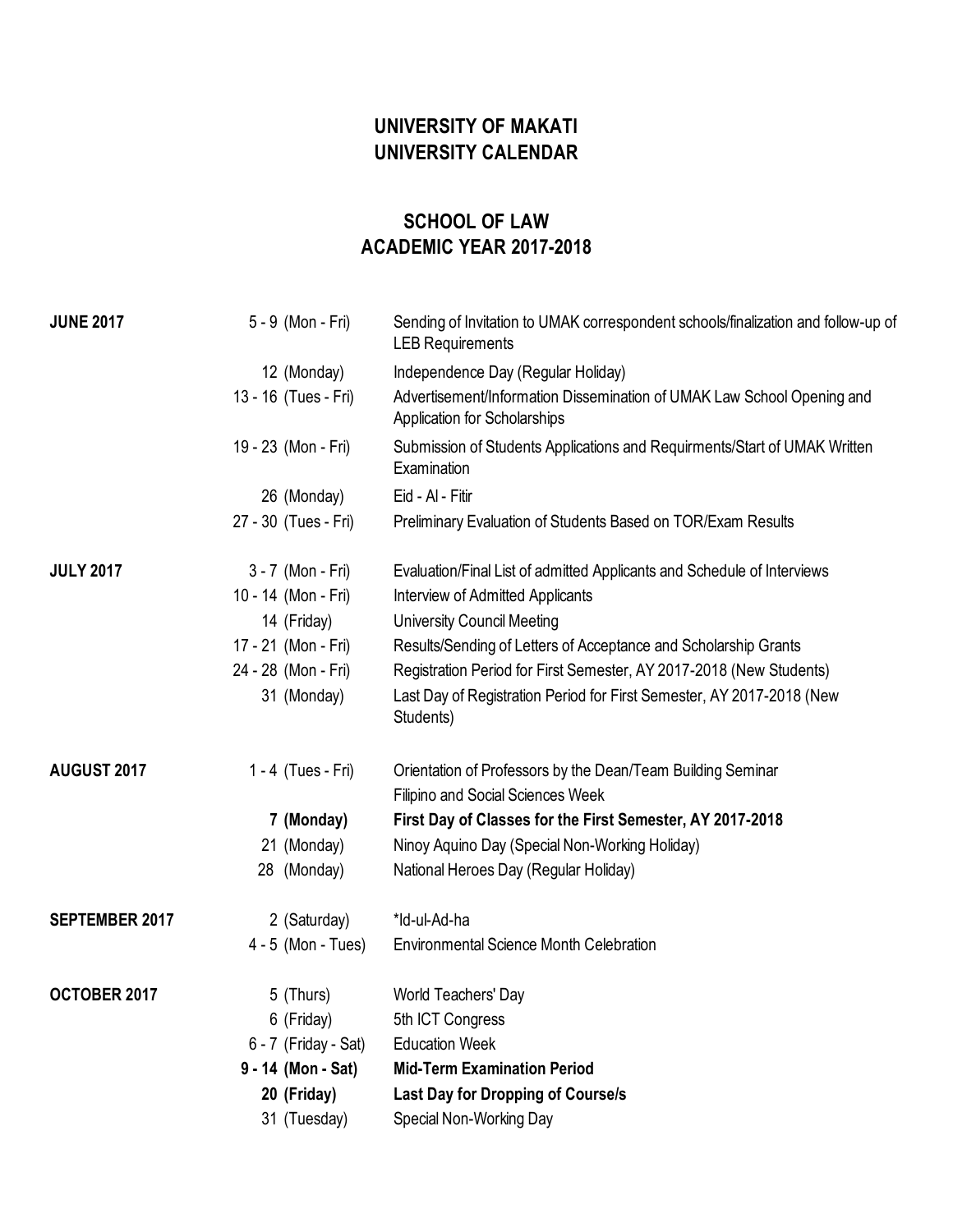| NOVEMBER 2017     | 1 (Wednesday)           | All Saints' Day (Regular Holiday)                                     |
|-------------------|-------------------------|-----------------------------------------------------------------------|
|                   | 6 - 11 (Mon - Sat)      | Evaluation of Faculty by TASCS                                        |
|                   | 18 - 25 (Sat/Mon - Sat) | Makati Football Challenge                                             |
|                   | 24 (Friday)             | <b>University Council Meeting</b>                                     |
|                   |                         | Last Day for the Application of Leave of Absence                      |
|                   |                         | 8th IT Skills Olympics (CCS)                                          |
|                   | 30 (Thursday)           | Bonifacio Day (Regular Holiday)                                       |
|                   |                         |                                                                       |
| DECEMBER 2017     | 2 (Saturday)            | NSTP Volunteer Week/Tree Planting                                     |
|                   | 5 (Tuesday)             | Faces of UMAK 2017 (Mr. & Ms. UMAK)                                   |
|                   | 11 - 16 (Mon - Sat)     | <b>Final Examination Period</b>                                       |
|                   | 17 (Sunday)             | End of the First Semester, Academic Year 2017-2018                    |
|                   | 18 - 20 (Mon - Wed)     | <b>Encoding of Final Grades</b>                                       |
|                   | 21 (Thursday)           | Christmas Break Begins                                                |
|                   | 21 - 23 (Thurs - Sat)   | On-Line Issuance of Reports of Grades                                 |
|                   | 25 (Monday)             | Christmas Day (Regular Holiday)                                       |
|                   | 27 (Wednesday)          | Last Day for the Submission of Grade Sheets to the Dean's Office      |
|                   | 28 (Thursday)           | Last Day for the Submission of Grade Sheets to the Registrar's Office |
|                   | 30 (Saturday)           | Rizal Day (Regular Holiday)                                           |
|                   | 31 (Sunday)             | Last Day of the Year (Special Non-Working Day)                        |
| JANUARY 2018      | 1 (Monday)              | New Year's Day (Regular Holiday)                                      |
|                   | $3 - 6$ (Wed - Sat)     | Registration Period for the Second Semester, Academic Year 2017-2018  |
|                   | 8 (Monday)              | First Day of Classes for the Second Semester, Academic Year 2017-2018 |
|                   | 8 - 10 (Mon - Wed)      | Change of Matriculation                                               |
| FEBRUARY 2018     | 9 (Friday)              | <b>University Council Meeting</b>                                     |
|                   |                         | <b>Election of Student Government</b>                                 |
|                   | 16 (Friday)             | Chinese New Year (Special Non-Working Holiday)                        |
|                   | 25 (Sunday)             | <b>EDSA Revolution Anniversary (Special Holiday)</b>                  |
|                   | 26 - March 2, 2018      | <b>University Intramurals</b>                                         |
| <b>MARCH 2018</b> | $1 - 2$ (Thurs - Fri)   | 46th Foundation Celebration                                           |
|                   | 2 (Friday)              | Honors and Awards Program: Heron's Heroes Awards                      |
|                   | 5 - 10 (Mon - Sat)      | <b>Mid-Term Examination Period</b>                                    |
|                   | 29 (Thursday)           | Maundy Thursday                                                       |
|                   | 30 (Friday)             | Good Friday                                                           |
|                   | 31 (Saturday)           | <b>Black Saturday</b>                                                 |